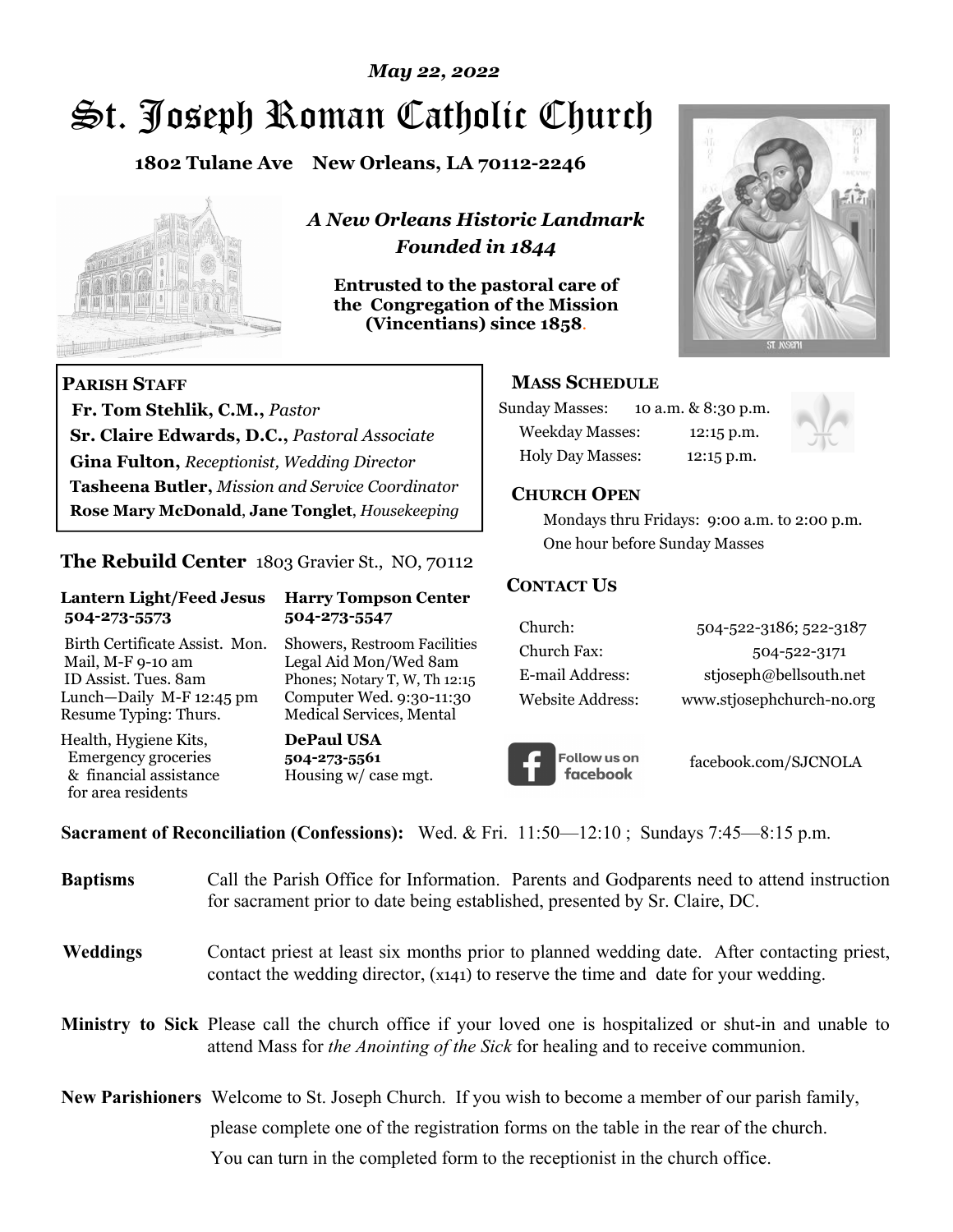## **Sixth Sunday of Easter May 22, 2022**



 **10:00 am** *Carolyn Gassiot +; Rosalie Blady +; Lela Ferbos +; Amya Veal +*

 **8:30 am** *St. Joseph Parishioners and Benefactors*

| Monday, May 23, 2022—                                                                | <i>Sunday, May 15, One in Faith <math>\#1022</math></i>            |
|--------------------------------------------------------------------------------------|--------------------------------------------------------------------|
| 12:15 pm Blaise L. Misse                                                             | <b>READINGS FOR THE WEEK</b>                                       |
| Tues, May 24, 2022—                                                                  | Mon: Acts 16:11-15; Ps 149:1-9; Jn 15:26 - 16:4                    |
| 12:15 pm Mary Kirn                                                                   | Tues.: Acts 16:22-34; Ps 138:1-8; Jn 16:5-11                       |
| Wed., May 25, 2022—St. Bede                                                          | Wed: Acts 17:15, 22-18:1; Ps 148:1--14; Jn 16:12-15                |
| 12:15 pm Nick Ford; Mary Louise Ryan +                                               | Thurs.: Acts 18:1-8; Ps 98:1-4; Jn 16:16-20                        |
| Thursday, May 26, 2022—40 Days after Resurrection                                    | Friday: Acts 18:9-18; Ps 47:2-7; Jn 16:20-23                       |
| 12:15 pm Ray Cannon $+$ ; Jimmie Wylie $+$                                           | Sat.: Acts 18:23-28; Ps 47:2-3, 8-10; Jn 16:23b-28                 |
| Friday, May 27, 2022—St. Augustine of Cantebury<br>12:15 pm Lela Ferbos; Leande Veal | Acts 1:1-11; Ps 47:2-3, 6-9;<br>Sunday<br>Eph 1:17-23; Lk 24:46-53 |

#### **YOUR PRAYERS ARE ASKED FOR THE FOLLOWING PARISHIONERS , WHO ARE IN NEED OF HEALING:**

 Beatrice Augustin, Anthony Blaise, Clarke Bordelon, Lawrence & Mamie Brown, John & Cindi Caron, Ellen Carty, Sue Dakote, Gretchen Delo, Joyce Delo, Albert Evens, John & Kathleen Gebbia, John & Sylvia Powell, Joseph Delay, Terry Eggleston, Linda Elwood, Francis Frught, Heather Faircloth, June & Mark Eiserloh, Frances Fiegler, Shirley Gaither, Nancy Hale, CHF, Roselyn Hansen, John Hakanson, Sarah Hollier-Watkins, Jim Karam, Bill Kroetz, Nowell Lacking, Ken & Bette Kussman, Landy Lanza, James Leung, Gerard Vallet, Albert Evens, Troy Martinez, Karen McCoy, Donna Moore, Frank Morales, Maura O'Donovan, CHF; Mark Owen; Joyce Randolph, Tina Roderfeld, Bernie Saul; Julius Saul; Pippy Sanders, Niru Santos, Anthony, Donnie and Jennie Satcher, Louise Sonnier, Mel & Gaspar Schiro; Theard Simms, Virginia Stehlik, Diedra Steibing, Malcolm Taylor, Jane Tonglet, Fritz Tripkovich, Corliss Truhill, Georgiana Prevost, Martha A. Treen, Marion Vaughn, Gerard Vallet, Warren Webster, Ozzie Welch, Mary Willis, Lynn Williams, Billy & Gladustine Windham.

Please pray for **David Michael Doyle**, **Cory Paul Ford**, **Long Thanh Pham** and **Kevin Alden Seay** who will be ordained to the Transitional Diaconate for the Archdiocese of New Orleans., and **Jude Tadeo** for the Archdiocese of Tororo.

Also, remember in your prayers, **Joseph Alfonse DiMaggio, III**, **Andy Gil Gonzalez**, **Lennin Arroyo Martinez**, **Jeffrey Austin Merritt**, **William Patrick Mumphrey** and **Kesiena Dennis Obienu** who will be ordained as priest for the Archdiocese of New Orleans on Saturday, June 4, 2022 at 10:00 a.m. at the St. Louis Cathedral.

Preliminary plans are now underway to call and form the next class of the **Permanent Diaconate.** Four sessions will be offered to illustrate and explore the formation, life and ministry of serving as a deacon in the Church. These "Information Nights" are informal gatherings in the evenings. Those who sense God speaking to them about the possibility of serving in ordained ministry are encouraged to "Come and See". Attendance at one of these sessions will allow the formation community to share basic criteria for entrance into formation and will enable each participant to consider requesting an invitation to attend the more formalized "Discernment Gatherings". Wives are encouraged to attend. All are asked to pre-register for one of the sessions by email: pdiaconate@arch-no.org. Questions? 504- 861-6329.

You may choose to attend any one of the following, but attendance at one of these nights is required to attend the remaining "Discernment Gatherings" and to submit an application to enter formation.  $\Box$  Tuesday, May 10 – 6:30 PM, Our Lady of the Lake Church, 312 Lafitte Street, Mandeville, LA Wednesday, May 18 – 6:30 PM, St. Maria Goretti Church, 7300 Crowder Blvd, New Orleans, LA  $\Box$  Tuesday, May 24 – 6:30 PM, Infant Jesus of Prague Church, 700 Maple Street, Harvey, LA  $\Box$  Wednesday, Wednesday, June 1 – 6:30 PM, Archdiocese of New Orleans Administration Building, 7887 Walmsley Avenue, New Orleans, LA.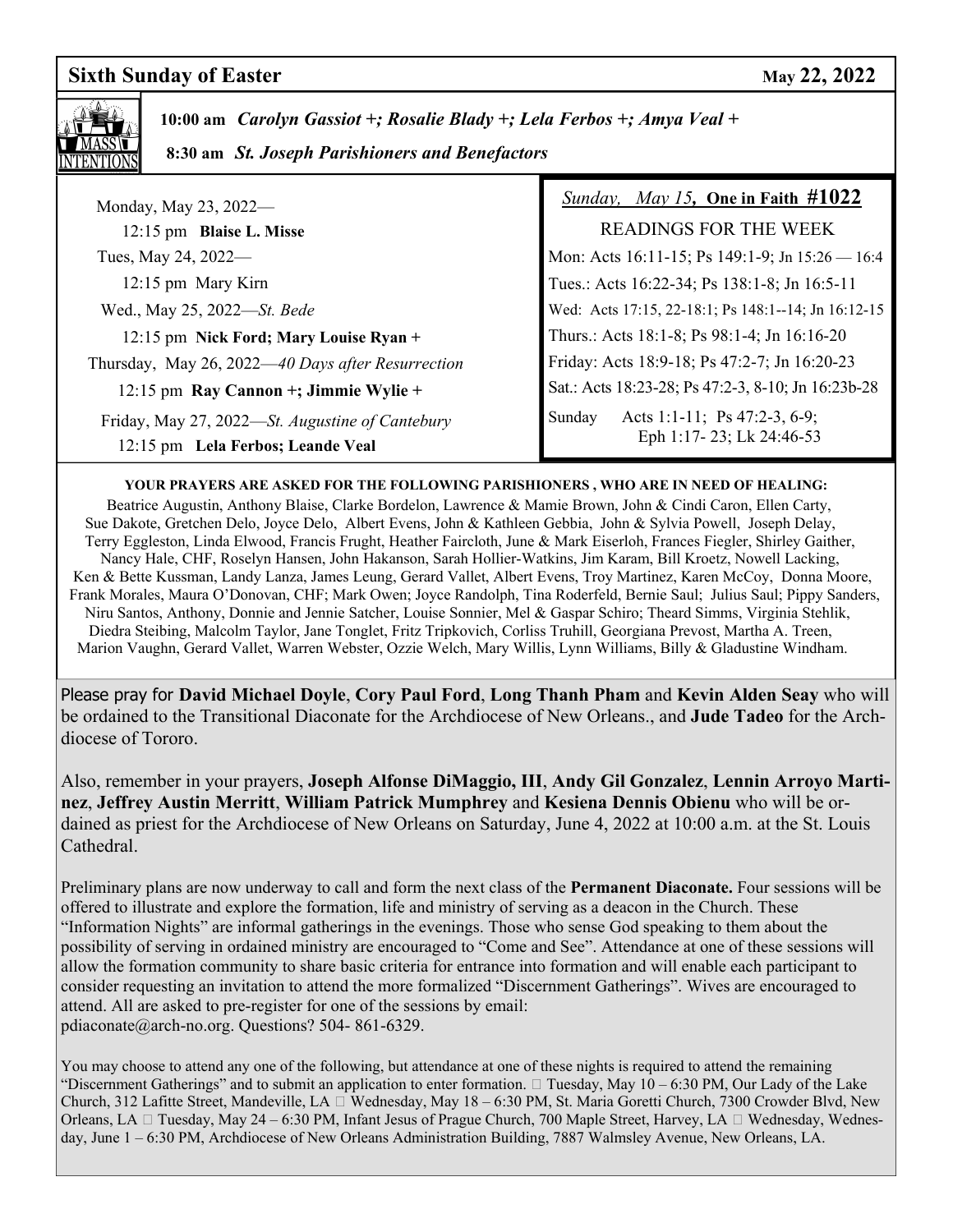

**Catholic Charities** of New Orleans is looking for adult and youth volunteers for the summer. High school students can participate in our SERVE program -an opportunity for high school students to give back to the community and achieve required service hours. Registration is non-refundable –\$15 for SERVE. Registration is open now until full. All participants will receive a t-shirt. Register online at http:// www.ccano.org/serve-app/ For more information contact Shannon Murphy, Director of Volunteers at (504) 310-6962



## **TODAY'S READINGS**

**First Reading** — The question of whether circumcision is necessary for salvation (Acts 15:1-2, 22-29).

**Psalm** — O God, let all the nations praise you! (Ps 67).

**Second Reading** — John envisions the holy city, the new Jerusalem (Revelation 21:10-14, 22-23)

**Gospel** — The Holy Spirit, sent by the Father in Jesus' name, will teach us everything (John 14:23-29)

### **RETURNING TO ORDINARY LIFE**

 Six weeks into our Easter rejoicing, the Church gives us readings today that start preparing us for a return to ordinary life. The Acts of the Apostles and the Gospel both dwell on proper daily behavior for followers of Jesus, while the reading from Revelation reminds us why we bother with laws at all. In Acts, leaders of the church meet to discuss which essential elements of the Mosaic Law converts must obey if they wish to be disciples of Jesus Christ. John's Gospel reflects back to the Last Supper discourse when Jesus himself emphasizes the importance of obeying God's commandments. Observing God's law, says Jesus, shows a desire to be intimate with the Lord. We follow rules not for their own sake, but to love God and neighbor better. This more excellent love brings us closer to Revelation's vision of paradise, gleaming with "the splendor of God."

# **Pope Francis'** *May* **Intention**

**Faith-Filled Young People** We pray for all young people, called to live life to the fullest; may they see in Mary's life the way to listen, the depth of discernment, the courage that faith generates, and the dedication to service.

#### **SANCTUARY CANDLE AND MASS INTENTIONS**

 The Sanctuary Candle this week is in memory of **Ramon Llorens** To reserve the Sanctuary Candle in memory of someone or a special intention, call the church office (504-522- 3186). The offering is \$15 for one week. The offering for Mass intentions is \$5.00.

#### **CHARTER FOR THE PROTECTION OF CHILDREN AND YOUNG PEOPLE**

In response to the Charter for the Protection of Children and Young People from the United States Conference of Catholic Bishops, the Archdiocese of New Orleans continues to make the Hot Line available for anyone who has been hurt or sexually abused by anyone who works for the Church. The Hot Line continues to be available; the number is (504) 522-5019. In continuing our commitment to support and to heal, we invite and encourage individuals who have been hurt or sexually abused recently or in the past by clergy, religious or other employees of the Archdiocese to call our Hot Line and your message will be received confidentially by a mental health professional. Anyone can make a direct call during regular business hours to the Victims' Assistance Coordinator at (504) 861-6253.